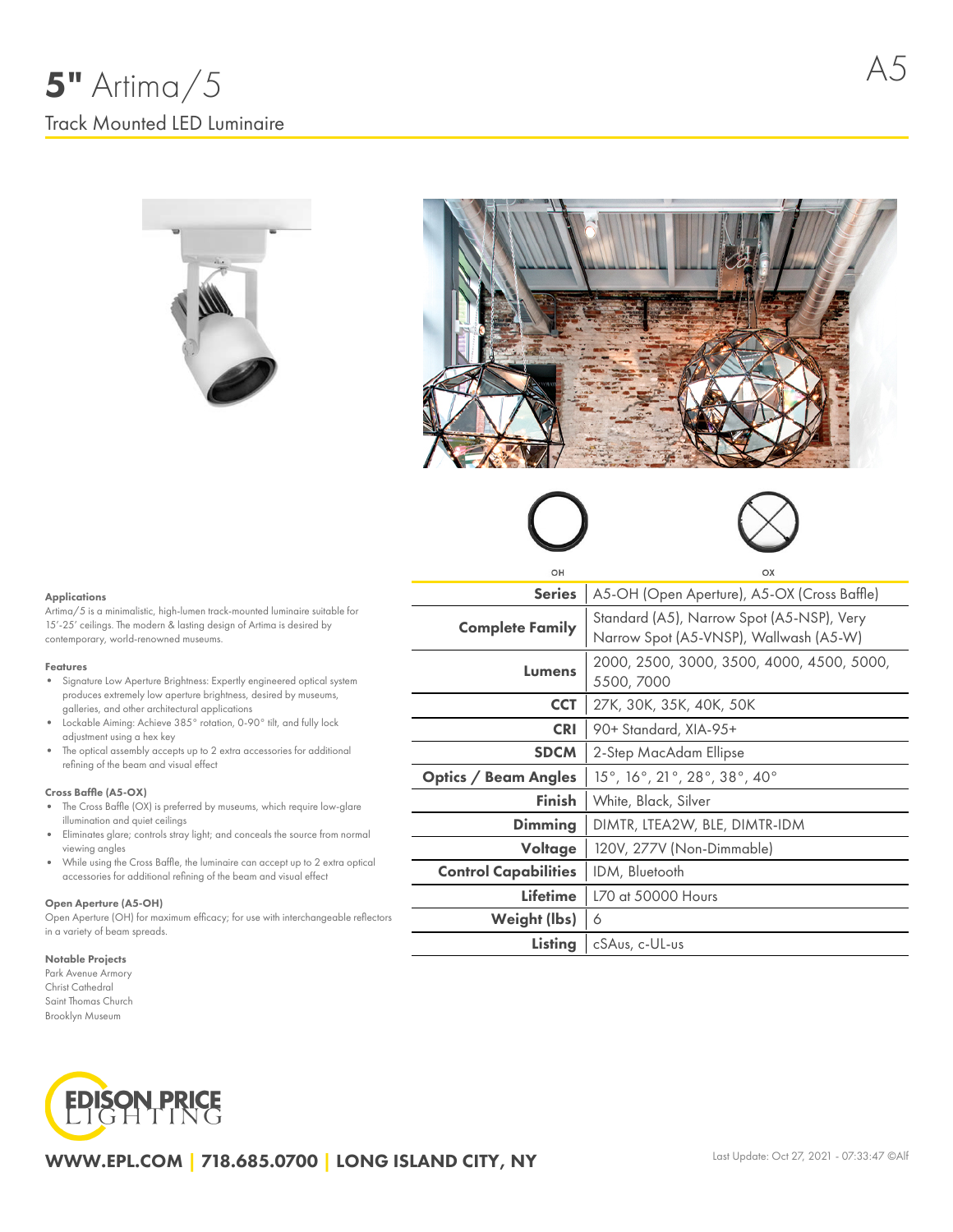# $5"$  Artima $/5$

# Track Mounted LED Luminaire

# EXAMPLE: A5-OH-2000L-27K-90-15D-DIMTR-120V-WH

|                | Series Aperture Assembly Lumens                             |                                                                                    | <b>CCT</b>                                                                                                       | <b>CRI</b>       | Optics                                                    | Driver                                                                                                                   | Voltage                                      | Finish                       | <b>Optical Accessories Barn Doors</b>                                                                                                                  |                                                               |
|----------------|-------------------------------------------------------------|------------------------------------------------------------------------------------|------------------------------------------------------------------------------------------------------------------|------------------|-----------------------------------------------------------|--------------------------------------------------------------------------------------------------------------------------|----------------------------------------------|------------------------------|--------------------------------------------------------------------------------------------------------------------------------------------------------|---------------------------------------------------------------|
| A <sub>5</sub> | <b>OH</b><br>(Open Aperture)<br><b>OX</b><br>(Cross Baffle) | <b>2000L</b><br><b>2500L</b><br>3000L<br>3500L<br>4000L<br>4500L<br>5500L<br>7000L | <b>27K</b><br><b>30K</b><br>35K<br><b>40K</b><br><b>50K</b><br>(50K Is Not<br>Compatible<br>5000L with $XIA-95+$ | $90+$<br>XIA-95+ | 15D<br>16D<br>21D<br><b>28D</b><br>38D<br>40 <sub>D</sub> | <b>DIMTR</b><br>LTEA2W<br><b>NON-DIM</b><br><b>BLE</b><br><b>DIMTR-IDM</b><br>(Integral Rotary<br><b>Dimming Module)</b> | <b>120V</b><br><b>277V</b><br>(Non-Dim Only) | <b>WH</b><br>BK<br><b>SI</b> | <b>OA-A5-SOL</b><br><b>OA-A5-SL20X55</b><br><b>OA-A5-SL40X70</b><br><b>OA-A5-SL30</b><br><b>OA-A5-SL70</b><br><b>OA-A5-LRS67</b><br><b>OA-A5-LRS50</b> | <b>BD-WH</b><br><b>BD-BK</b><br><b>BD-SI</b><br><b>BD-RAL</b> |

# Note: All extra optical accessories, aperture assemblies, and optics can be ordered separately. Check EPL [Website](https://www.epl.com/) for ordering nomenclature.

# Optical Purity

- Ridged pattern on the inner surface of the external reflector transmits the beam spread
- A beam smoother softens the light and comes standard; may be replaced with up to 2 optical accessories

## Twist-and-Lock Optical Reflector

Field-interchangeable internal 'twist-and-lock' reflector is available in a variety of beam spreads – enabling the same luminaire to accommodate different optical distributions.

## Interchangeable Optical Accessories

Combine optical accessories to effortlessly alter visual effects in the field.

- Both OX and OH aperture assemblies accept up to 2 optical accessories.
- With the OX assembly, lens orientation may be adjusted by rotating the Cross Baffle
- A complimentary beam smoother is included with either assembly

# Track Adaptor – Fully Concealed, Durable Locking

- Stainless steel clips lock fixture into our specially designed track systems. Two 'click' sounds indicate the fixture is secured into the track system
- Clips bite into aluminum, giving extremely durable ground connection
- Edison Price Lighting track systems are designed to completely conceal the adaptor for a clean profile
- Adaptors are shipped standard with all track fixtures. A Eutrac track adaptor can be used for mounting to Eutrac; 0-10V and DALI compatibility available. Contact factory for details

# Seamless Installation

Fixtures may be configured to mount to any Edison Price Lighting recessed, suspended, surface-mounted track systems: [Sightline,](https://epl.com/sightline/) [Highline](https://epl.com/highline/), [Upline](https://epl.com/upline/), [Autobus,](https://epl.com/autobus/) [Eutrac,](https://eutrac.de/product/2surface-track-bus/?lang=en) and [Unicep.](https://epl.com/unicep/)

# Anodized Construction

Heatsink is fabricated from extruded aluminum then undergoes a meticulous anodization process for a permanent and beautiful finish – increasing corrosion and heat resistance for long-lasting durability.

# Carefully Applied, Low-VOC Finish

All Edison Price Lighting track fixtures are painted standard with low-VOC water-based paint – diminishing the release of toxic fumes – enhancing air quality and occupant health (unlike solventbased paint).

# Optical Accessories

- OA-A5-SOL (Solite Lens) Stipple-patterned lens to appreciably diffuse the light
- OA-A5-SL20X55 (20° x 55° Spread Lens) Delivers a rectangular beam recommended for illuminating medium-sized artwork
- OA-A5-SL40X70 (40° x 70° Spread Lens) Delivers a rectangular beam recommended for illuminating wider artwork
- OA-A5-SL30 (30° Spread Lens) One-way 30° lateral lens recommended for use with an object light; based on internal beam spread, can elongate the light source vertically or sideto-side
- OA-A5-SL70 (70° Spread Lens) One-way 70° lateral lens recommended for use with an object light; based on internal beam spread, can elongate the light source vertically or sideto-side
- OA-A5-LRS67 (67% Light Reduction Screen) Reduces light by 67%, emitting 33% of total light; alternative to dimming
- OA-A5-LRS50 (50% Light Reduction Screen) Reduces light by 50%, emitting 50% of total light; alternative to dimming
- museums, residential, & commercial
- for hospitality applications
- OA-A5-AMB Amber Color Filter
- OA-A5-BL Blue Color Filter
- OA-A5-GR Green Color Filter
- OA-A5-RD Red Color Filter
- OA-A5-RAL (Rosco Custom Color) Consult factory for a brilliant Rosco filter in any color. Click [here](https://us.rosco.com/en/products/catalog/roscolux) to see more information on color filters selection
- BD (Barn Doors) Shapes a tight beam of light for a theatrical effect ideal for children's, science, and historical museums

# XIA-95+ (Xicato)

- XTM Artist Series, XIM Integral Bluetooth Module (BLE + LED), or XOB (COB array light source in as small as 4.5mm form and up to 8300 lumens)
- Best color-matching: within 1 x 2 MacAdam Ellipse Up to 95+ CIE CRI
- Module varies by product family and fixture function.

# BLE Xicato XID Intelligent Drivers

Powered by Xicato XID (Intelligent Drivers), constant-current drivers that enable Bluetooth controls.

- Dimmable down to 0.1%
- Meets IEEE 1789 recommendations for flicker
- Group or individual remote control via a slide switch
- Bluetooth and IDM can be specified in the same fixture, to allow switching between the two options

## IDM (Integral Dimming Module) Option

- 120V track only; dim down to 10% using an integral rotary dimmer on the driver case
- Spring-loaded dimmer control shaft can be depressed flush with the driver case to enforce dimmer setting. 'Clock face' markings register dimmer setting

## Driver

120/277V 50/60Hz; Flicker-free 1% dimming standard; THD < 20%; power factor >.09. Thermally protected. On/off rocker switch is mounted on the exterior of the driver box; included standard for 120V

## Dimming & Driver Information

[DIMTR](http://epl.com/media/driver/dimtr.pdf) - Triac, incandescent, and electronic low voltage (ELV) dimming down to 5% in 120V only [LTEA2W](http://epl.com/media/driver/ltea2w.pdf) - Hi-lume 1% 2-Wire 120V Forward-Phase Control [NON-DIM](http://epl.com/media/driver/non-dim.pdf) - 120 or 277V Non-Dimming Control [BLE](http://epl.com/media/driver/ble.pdf) - Xicato XIM Bluetooth Integral Module/Xicato XID Intelligent Driver (Consult Factory For Info)

[DIMTR-IDM](http://epl.com/media/driver/dimtr-idm.pdf) - Integral Rotary Dimming Module

# **Warranty**

Five-year warranty not including providing extraordinary means of access, such as scaffolding or lifts, to service our products.

# Listings

- cSAus
- c-UL-us



# WWW.EPL.COM | 718.685.0700 | LONG ISLAND CITY, NY

- 
- OA-A5-DBL (Daylight Blue) Simulates daylight; ideal for
- OA-A5-PK (Surprise Pink) Complements skin tones; perfect
- 
-